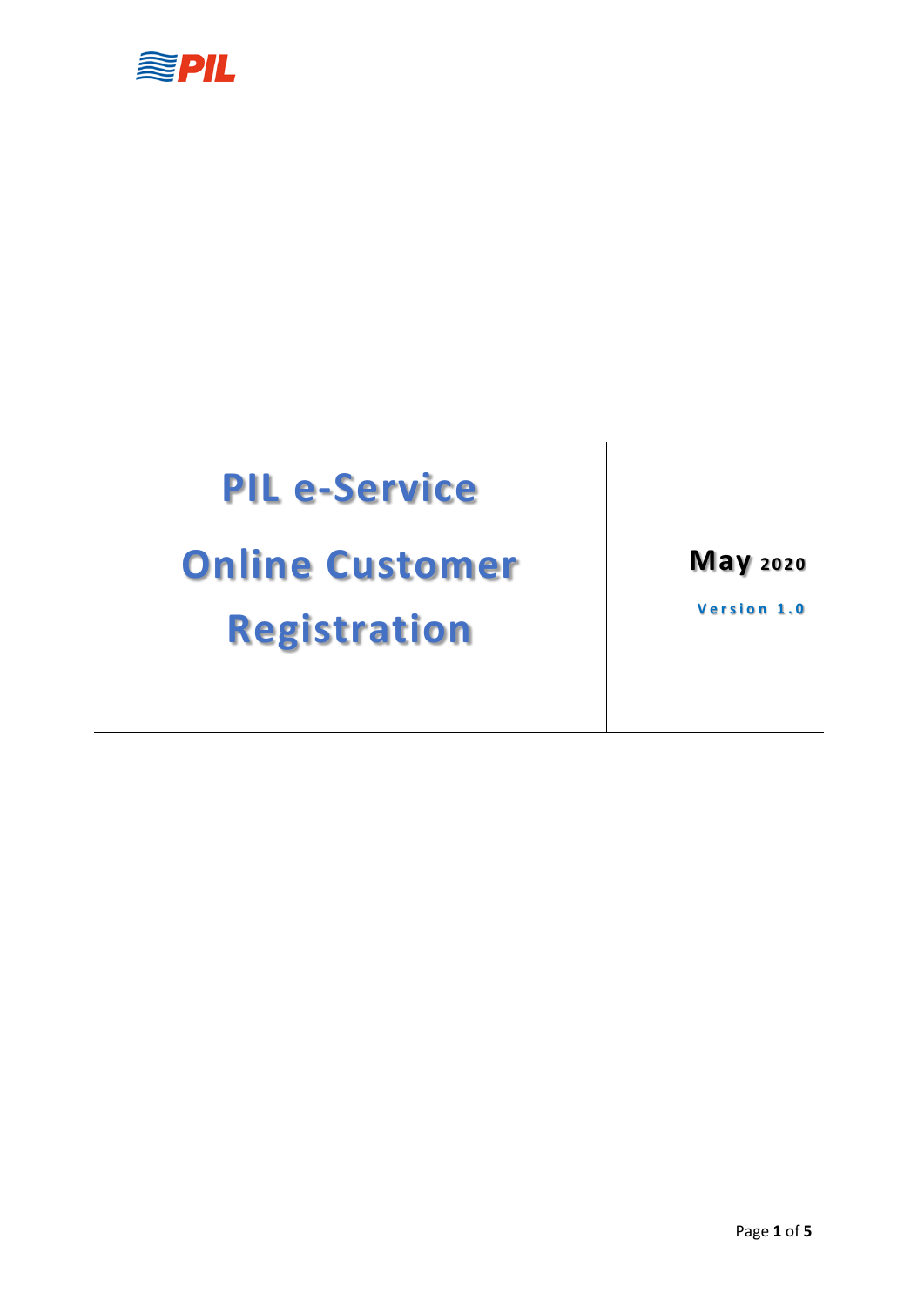

### **Table of Contents**

|  | This is the Parameters Description which explains the detail of each field5 |  |
|--|-----------------------------------------------------------------------------|--|

#### **Document Information**

| <b>Document Version No.</b> |                           |
|-----------------------------|---------------------------|
| Last<br>Undate Bv           | Do.<br>Wone<br>rheer.<br> |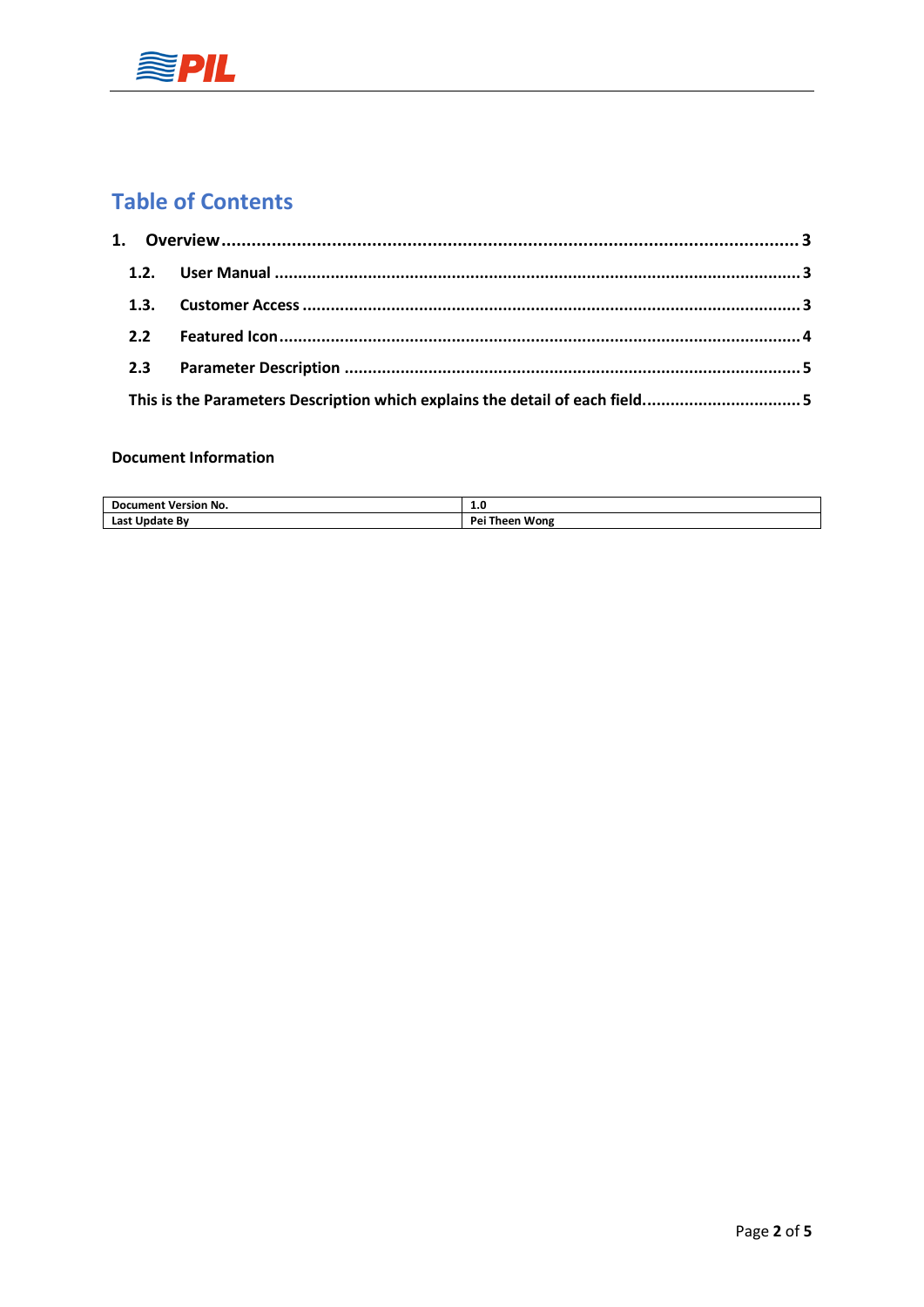

#### <span id="page-2-0"></span>**1. Overview**

E-Service provides the essential functionality that customer can proceed with online self-registration

#### <span id="page-2-1"></span>**1.2. User Manual**

This is to provide guidance for our value customers to access Online New Customer Registration from PIL E-Service.

#### <span id="page-2-2"></span>**1.3. Customer Access**

To access into E-Service, follow <https://esvc.pilship.com/>select 'New Customer Registration'

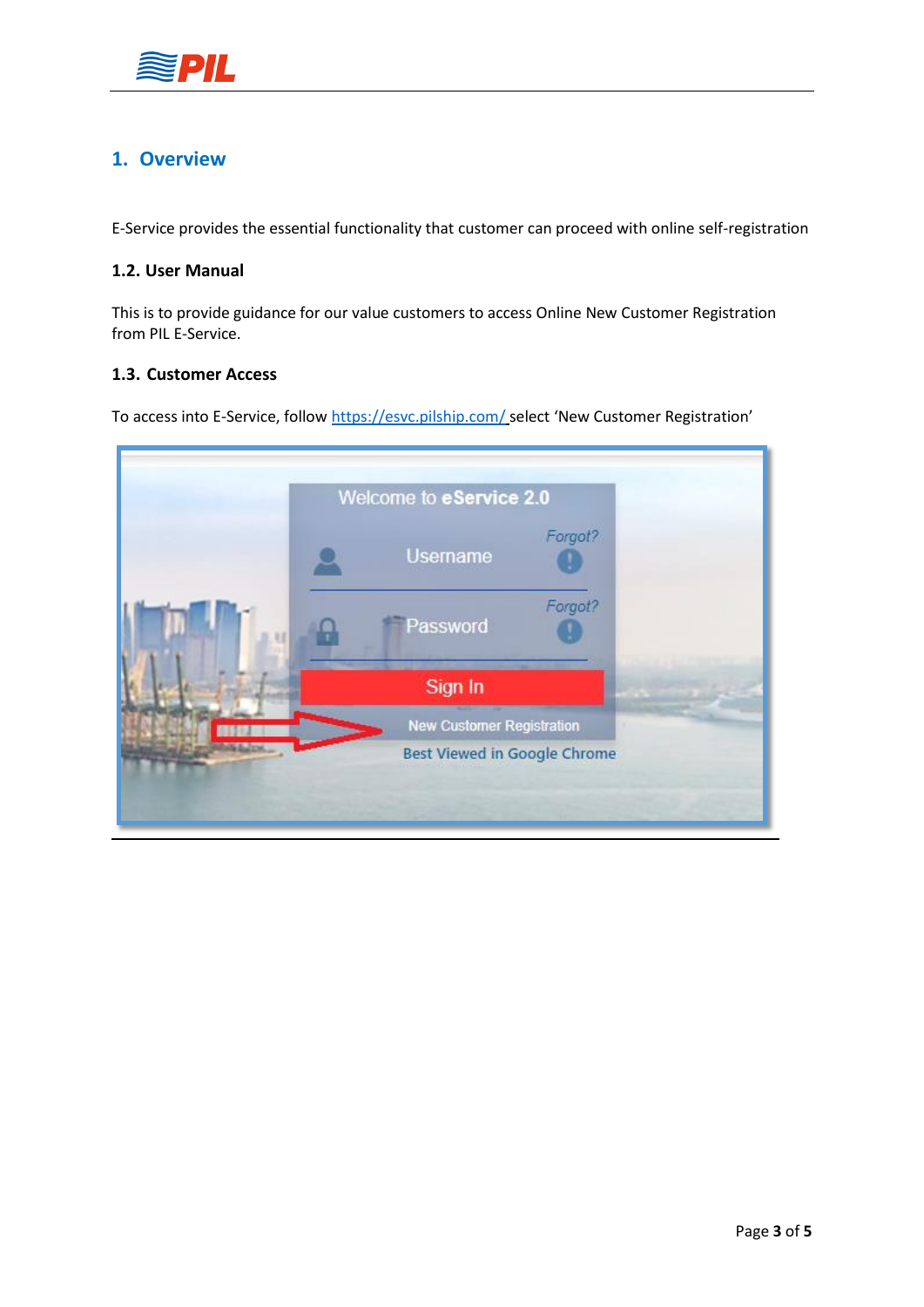

#### <span id="page-3-0"></span>**2.2 Featured Icon**

| <b>PIL</b> <i>Our Promise, Your Satisfaction</i>                                                                                                                    |                                  |  |  |  |  |  |
|---------------------------------------------------------------------------------------------------------------------------------------------------------------------|----------------------------------|--|--|--|--|--|
| <b>NEW CUSTOMER REGISTRATION</b>                                                                                                                                    |                                  |  |  |  |  |  |
| <b>Customer Information</b>                                                                                                                                         |                                  |  |  |  |  |  |
| <b>Customer Company Name:</b><br><b>Contact Name:</b>                                                                                                               | <b>Customer Address:</b>         |  |  |  |  |  |
| <b>Contact Number:</b><br><b>Customer Email:</b>                                                                                                                    | Other Info:                      |  |  |  |  |  |
| <b>Controlling Agency:</b>                                                                                                                                          | Country :   --Select a Country-- |  |  |  |  |  |
| Last BL Ref No:<br><b>Estimated Annum Volume</b><br>$(TEUs):$ < 100 per year<br>* Please provide your past BL Ref no to speed up New customer Registration request. |                                  |  |  |  |  |  |
| <b>Security Verification</b>                                                                                                                                        |                                  |  |  |  |  |  |
| Click on the PIL Ship you see below.<br>$^{14}$ 9 117                                                                                                               |                                  |  |  |  |  |  |
|                                                                                                                                                                     | Submit<br><b>Back</b>            |  |  |  |  |  |



A validation check is in place when customer uses the SAME email address upon registration. Hence, multiple submissions under the same email address are not allowed. There will be pop up message to inform customer that if there is any request that still pending agency process. Customer & selected local agency will receive email notification once successfully submitted the registration.

| PIL eCommerce: New Customer Registration<br>EXTERNAL EMAIL : Cautious on web-links & Attachments unless you trust the Sender and know the Content is safe. If in doubt, Click the Red button-Reporting to ISD<br>eservices.test to: peitheen.wong@sgp.pilship.com<br>Cc: meileng.leong, meileng.leong, meileng.leong, meileng.leong, meileng.leong, Peitheen, wong, Nithyashree.k, meileng.leong, meileng.leong, christabella.leong, meileng, leong, meileng.leong, meileng.leong, meileng.leong, m<br>eservices.test@sgp.pilship.com<br>From:<br>To:<br>"peitheen.wong@sgp.pilship.com" <peitheen.wong@sgp.pilship.com><br/>Cer<br/>meileng.leong@sgp.pilship.com, meileng.leong@sgp.pilship.com, meileng.leong@sgp.pilship.com, meileng.leong@sgp.pilship.com, meileng.leong@sgp.pilship.com, meileng.leong@sgp.pilship.com, heitheen.wong@sgp.pilship.com, Nithy<br/>, christabella.leong@sgp.pilship.com, meileng.leong@sgp.pilship.com, meileng.leong@sgp.pilship.com, meileng.leong@sgp.pilship.com, meileng.leong@sgp.pilship.com</peitheen.wong@sgp.pilship.com> | 17 Mar 2020 16:46<br><b>Hide Details</b><br>Sort List |  |  |  |  |
|--------------------------------------------------------------------------------------------------------------------------------------------------------------------------------------------------------------------------------------------------------------------------------------------------------------------------------------------------------------------------------------------------------------------------------------------------------------------------------------------------------------------------------------------------------------------------------------------------------------------------------------------------------------------------------------------------------------------------------------------------------------------------------------------------------------------------------------------------------------------------------------------------------------------------------------------------------------------------------------------------------------------------------------------------------------------------|-------------------------------------------------------|--|--|--|--|
| Dear Sir/Madam TESTS.                                                                                                                                                                                                                                                                                                                                                                                                                                                                                                                                                                                                                                                                                                                                                                                                                                                                                                                                                                                                                                                    |                                                       |  |  |  |  |
| You have recently registered on our e-Commerce website.                                                                                                                                                                                                                                                                                                                                                                                                                                                                                                                                                                                                                                                                                                                                                                                                                                                                                                                                                                                                                  |                                                       |  |  |  |  |
| You will be notified by our local agency customer support when your account is activated.                                                                                                                                                                                                                                                                                                                                                                                                                                                                                                                                                                                                                                                                                                                                                                                                                                                                                                                                                                                |                                                       |  |  |  |  |
| Please feel free to contact us if you have any further questions.                                                                                                                                                                                                                                                                                                                                                                                                                                                                                                                                                                                                                                                                                                                                                                                                                                                                                                                                                                                                        |                                                       |  |  |  |  |
| : TEST PTE LTD<br>Customer Company Name<br>: 123 JKT TESTING 123456 SINGAPORE<br><b>Customer Address</b><br><b>Customer Email</b><br>: peitheen.wong@sgp.pilship.com<br>:SG<br>Country<br>: TESTS<br><b>Contact Name</b><br>: 12345678<br><b>Contact Number</b><br><b>Controlling Agency</b><br>: V&L Iffffinl<br>Last BL Reference with PIL<br>Estimated Annum Volume (TEU): < 100 per year<br>Interest<br>: New Customer Registration                                                                                                                                                                                                                                                                                                                                                                                                                                                                                                                                                                                                                                  |                                                       |  |  |  |  |
| Thank you.                                                                                                                                                                                                                                                                                                                                                                                                                                                                                                                                                                                                                                                                                                                                                                                                                                                                                                                                                                                                                                                               |                                                       |  |  |  |  |
| PIL eCommerce Team                                                                                                                                                                                                                                                                                                                                                                                                                                                                                                                                                                                                                                                                                                                                                                                                                                                                                                                                                                                                                                                       |                                                       |  |  |  |  |
| For more info, please visit our website at https://www.pilship.com                                                                                                                                                                                                                                                                                                                                                                                                                                                                                                                                                                                                                                                                                                                                                                                                                                                                                                                                                                                                       |                                                       |  |  |  |  |
|                                                                                                                                                                                                                                                                                                                                                                                                                                                                                                                                                                                                                                                                                                                                                                                                                                                                                                                                                                                                                                                                          |                                                       |  |  |  |  |